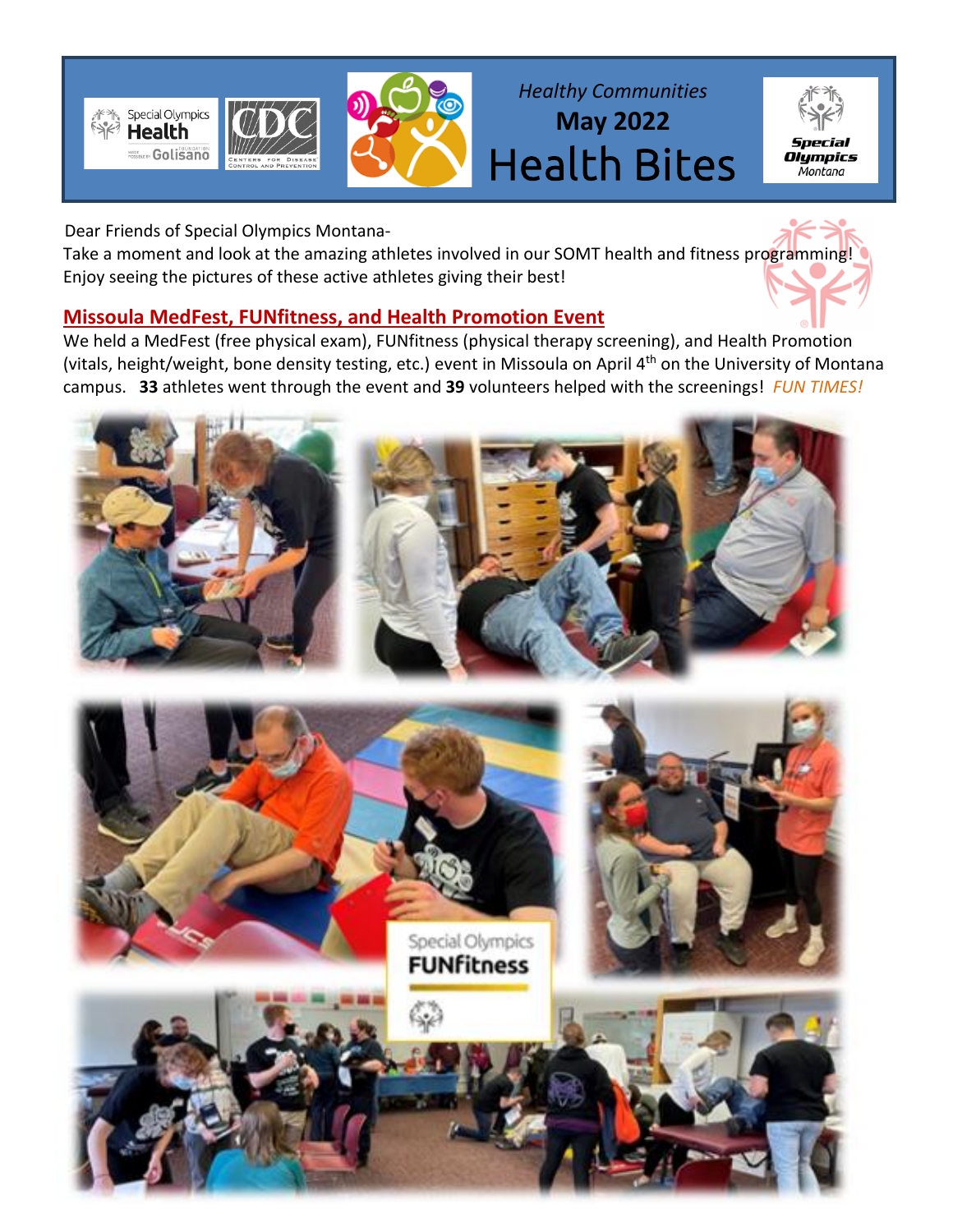



*Healthy Communities* **May 2022** Health Bites



**THANKS** to Paul & Edith Buck from the Missoula Southside Lions Club for doing vision exams! THANK YOU, ALL!



**Special** 

*op*ce.c..<br>Olympics Montana

**THANKS** to Five Valleys Area Director Mary Peters and to Susan Peters for their support. **THANKS** to our clinical directors Jen Stephens, Nicole Donisthorpe, Mary Pittaway, and Rebecca Morley. **THANKS** to our physicians from Family Medicine Residency of Western Montana. **THANKS** to our student volunteers from the University of Montana PT program and the Missoula College nursing program. **THANKS** to Drew Babcock and Mitch Willet from the U of M for lining up the venue for us.